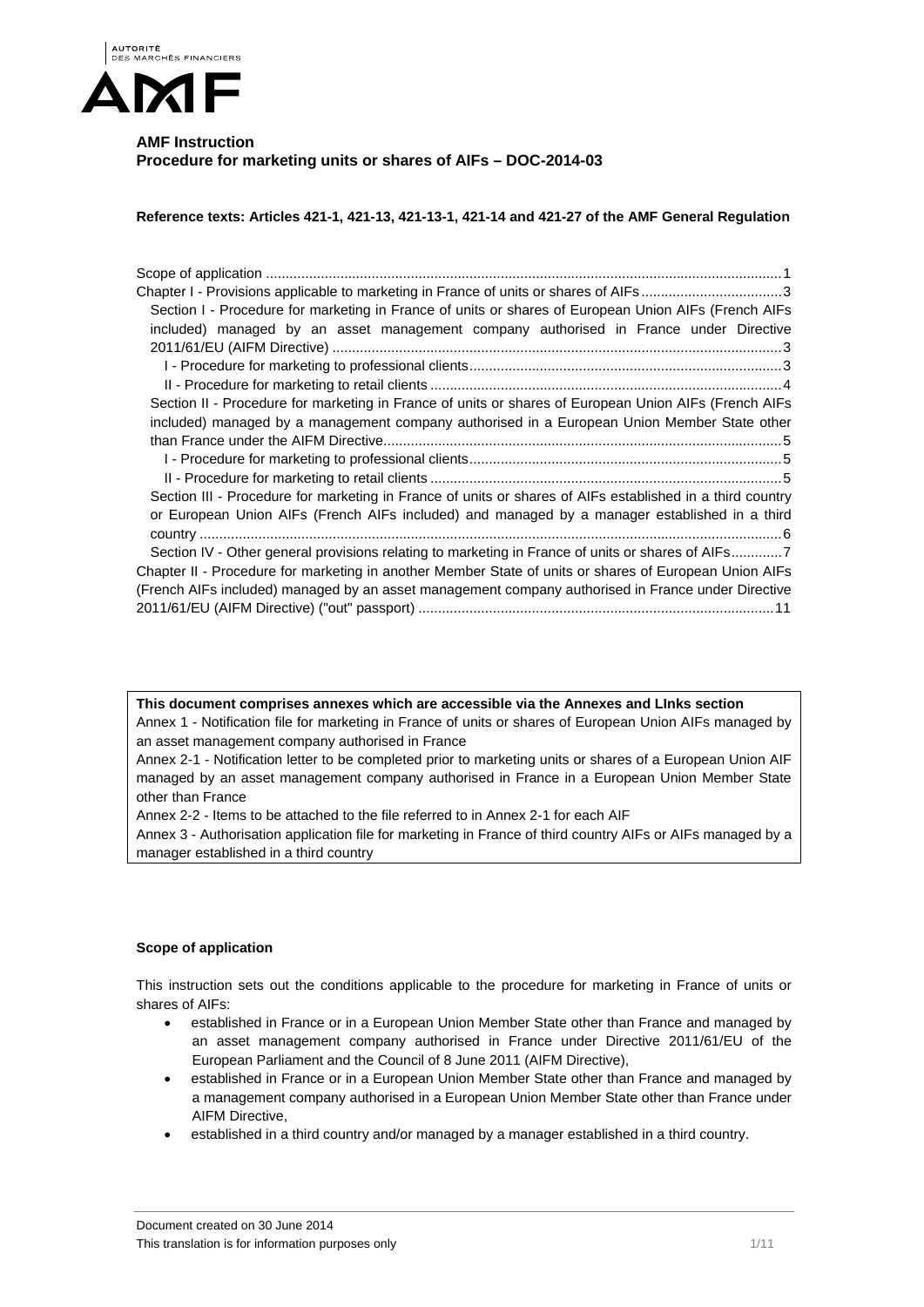

This instruction also sets out the procedure applicable to marketing in another European Union Member State of the units or shares of a European Union AIF (including of French AIFs) managed by an asset management company authorised in France under the AIFM Directive ("out" passport).

This instruction does not explain the provisions relating to the passport mechanism provided by Directive 2003/71/EC of the European Parliament and the Council of 4 November 2003 on the prospectus to be published when securities are offered to the public or admitted to trading, amended by Directive 2010/73/EU of 24 November 2010.

In this respect it is stated that if an AIF is of the closed-ended type within the meaning of Directive 2003/71/EC, application should be made both of the provisions of this instruction and of those based on Directive 2003/71/EC of the European Parliament and the Council of 4 November 2003.

Finally, this instruction does not apply to French asset management companies not authorised under the AIFM Directive.<sup>1</sup> Nor does it concern marketing of units or shares of AIFs under Regulation (EU) n° 345/2013 of the European Parliament and the Council of 17 April 2013 on European venture capital funds or Regulation (EU) n° 346/2013 of the European Parliament and the Council of 17 April 2013 on European social entrepreneurship funds.

## **Terms used**

The term AIF also refers to the "Other AIFs" referred to in Article L. 214-24, III of the Monetary and Financial Code.

When the AIF is self-managed, the terms "asset management company", "management company" and "manager" refer to the AIF itself.

The term professional clients refers to:

- professional clients corresponding to the criteria of Article D. 533-11 of the Monetary and Financial Code, and
- $\bullet$  clients opting for professional client treatment.<sup>2</sup>

 1 In other words, this instruction does not apply to asset management companies for which the total value of the assets of the AIFs they manage, calculated in accordance with Article 2 of Delegated Regulation (EU) n° 231/2013 of the Commission of 19 December 2012, is below the thresholds set out in Article R. 532-12-1 of the Monetary and Financial Code and which have not opted for full application of the AIFM directive.<br> $2.0$  tigle 1. 533.46 of the Menatery and Financial Code, see also 0.

Article L. 533-16 of the Monetary and Financial Code, see also Articles 314-6 and 314-7 of the AMF General Regulation applicable to asset management companies authorised under the AIFM Directive by reference to Article 319-4 of the AMF General Regulation.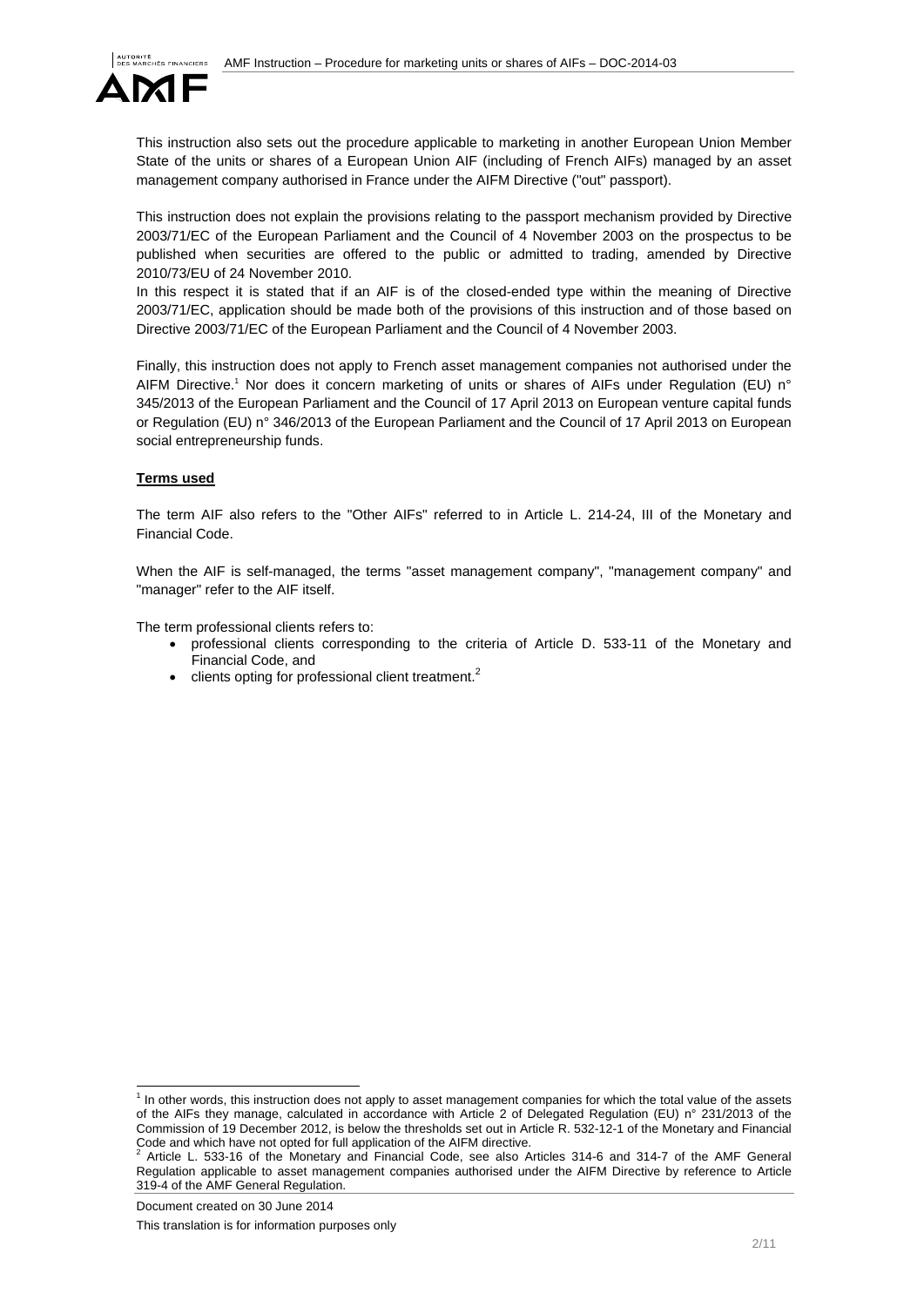

# **Chapter I - Provisions applicable to marketing in France of units or shares of AIFs**

# **Section I - Procedure for marketing in France of units or shares of European Union AIFs (French AIFs included) managed by an asset management company authorised in France under Directive 2011/61/EU (AIFM Directive)**

As an introduction, when the application for marketing in France (to professional or retail clients) concerns a French authorised or declared AIF<sup>3</sup> and is made at the same time as the authorisation application or declaration of the AIF, the asset management company shall refer to the instruction applicable to the AIF in question (see AMF Instructions - DOC 2011-20, 2011-21, 2011-22, 2011-23 and 2012-06). If the application for marketing in Frrance (to professional or retail clients) is made after the authorisation or declaration, the asset management company shall refer to the procedure hereafter.

Only (French) AIFs authorised or declared after 22 July 2014 must comply with the obligation of notification and authorisation of marketing in France provided by Article L. 214-24-1 of the Monetary and Financial Code.

You are also reminded that pursuant to Article 33 of Decree n° 2013-676 of 25 July 2013 amending the legal framework of asset management, the regime for marketing in France of AIFs established in the European Union and managed by an asset management company does not apply to marketing of units or shares of AIFs subject to a public offer with a prospectus that was drafted and published in accordance with Directive 2003/71/EC of the European Parliament and the Council of 4 November 2003 prior to 27 July 2013, for the period of validity of the prospectus.

## **I - Procedure for marketing to professional clients**

#### **Article 1**

Pursuant to Article 421-1 of the AMF General Regulation, all AIFs established in France or in another European Union Member State and managed by an asset management company authorised in France under Directive 2011/61/EU (AIFM Directive) must be the subject of a procedure of notification to the AMF prior to marketing their units or shares in France to professional clients.

## **Article 2**

The notification file comprises:

- 1) a duly completed copy of the form in Annex 1 to this instruction,
- 2) the attachments referred to in Annex I, along with any other document that the management company deems necessary for the examination of the application.

#### **Article 3**

The notification file is transmitted directly to the AMF through the GECO database extranet of the asset management company. If the AIF is not referenced in the GECO database when the application is made and does not require authorisation or declaration, the asset management company must register beforehand.

## **Article 4**

When it receives a complete notification file, the AMF sends an acknowledgement of receipt for the file by e-mail.

## **Article 5**

Pursuant to Article 421-2 of the AMF General Regulation, the AMF shall indicate within 20 business days of receipt of the complete notification file whether the asset management company may start marketing the units or shares of the AIF to professional clients.

 3 These are retail investment funds, funds of alternative funds, private equity funds, real estate collective investment undertakings (OPCI), professional real estate collective investment undertakings, professional investment funds, professional specialised funds, professional private equity funds and employee investment undertakings.

Document created on 30 June 2014

This translation is for information purposes only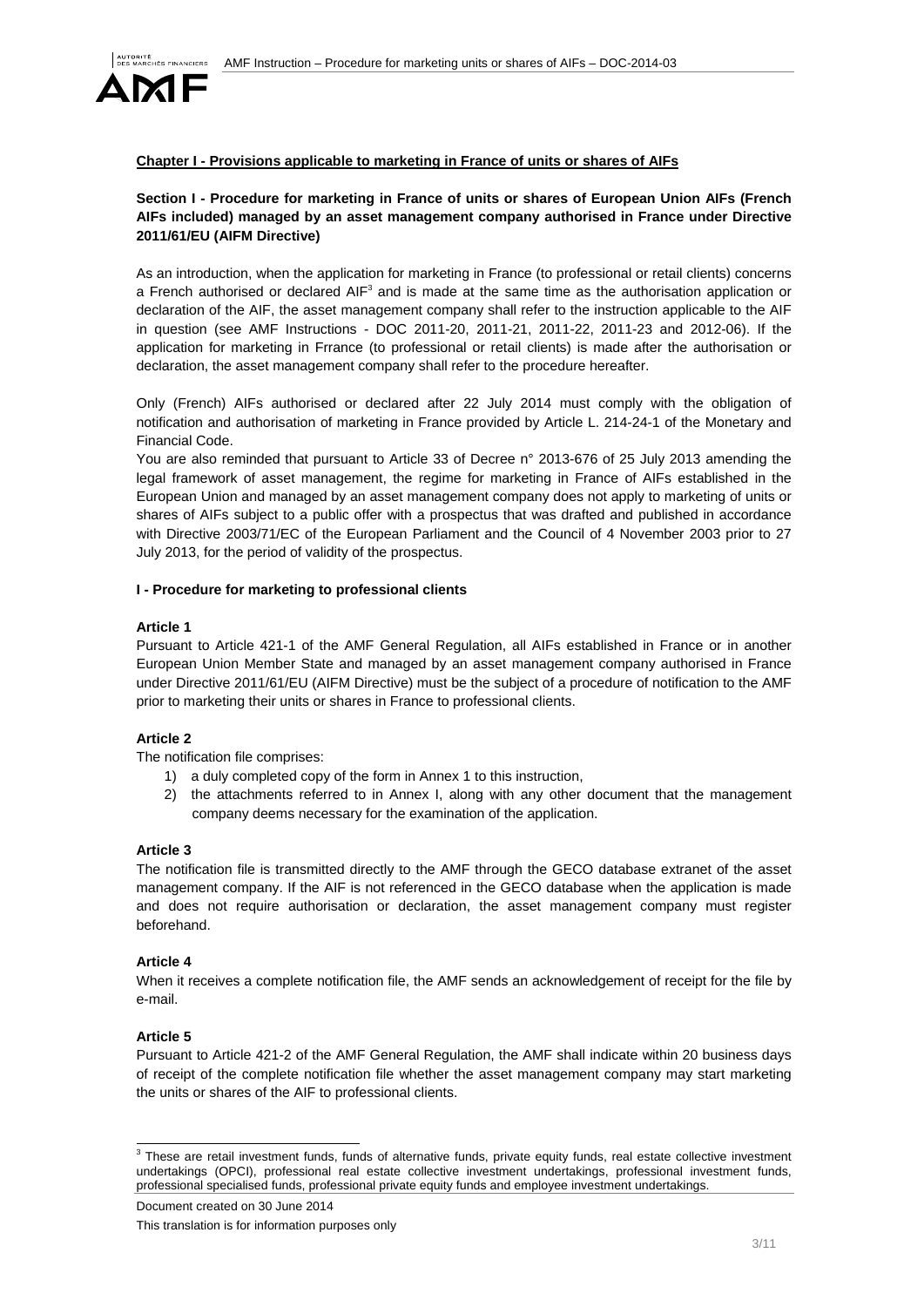

The AMF may ask for further information; if it does so, it informs the asset management company to this effect. The asset management company may send this additional information to the AMF by e-mail, indicating the references of the file.

Pursuant to Article 421-2 of the AMF General Regulation, the AMF shall only object to marketing of the AIF if the management of said AIF by the asset management company is not, or will not be compliant with the laws and regulations applicable to asset management companies or with Books II and V of the Monetary and Financial Code.

Marketing may only start in France when the asset management company has received the positive decision of the AMF sent by e-mail.

## **Article 6**

Pursuant to Article 421-3 of the AMF General Regulation, in the event of a material change to any of the particulars communicated in accordance with Article 2 of this Instruction, the asset management company shall inform the AMF to this effect by e-mail to the address passports-AIFM@amf-france.org, at least one month before implementing the change as regards any changes planned by the asset management company, or immediately after an unplanned change has occurred .

## **II - Procedure for marketing to retail clients**

## **Article 7**

Pursuant to Article 421-13 of the AMF General Regulation, all marketing in France to retail clients is subject to an authorisation procedure.

All authorisation applications for marketing in France to retail clients must also be accompanied by a marketing notification referred to in Article 1 of this instruction or must be made after such notification:

# *a) For French AIFs*

# *1st case - An application is being made for marketing to retail clients at the same time as marketing to professional clients*

If, when filing the application referred to in Article 1, the asset management company is also applying for an authorisation for marketing in France of units or shares of AIFs to retail clients, the AMF shall indicate within the same period of 20 business days referred to in Article 5, subject to the file being complete, whether the asset management company may start marketing the units or shares of the AIF to retail clients.

*2nd case - An application is being made for marketing to retail clients when the AIF can already be marketed to professional clients* 

If, when filing the application referred to in Article 1, the asset management company did not also apply for an authorisation for marketing in France of units or shares of AIFs to retail clients, the AMF shall indicate within a period of 20 business days, subject to the file being complete, whether the asset management company may start marketing the units or shares of the AIF to retail clients.

## *b) For AIFs established in a European Union Member State other than France*

Marketing in France to retail clients of units or shares of AIFs established in a European Union Member State other than France is subject to the particular conditions provided by Article 421-13 of the AMF General Regulation;

- 1) an instrument of information exchange and mutual assistance in the area of discretionary asset management has been put in place between the AMF and the supervisory authority of the AIF;
- 2) the AIF meets the conditions provided by a mutual recognition agreement for AIFs that may be marketed to retail clients, entered into between the AMF and the supervisory authority of the AIF.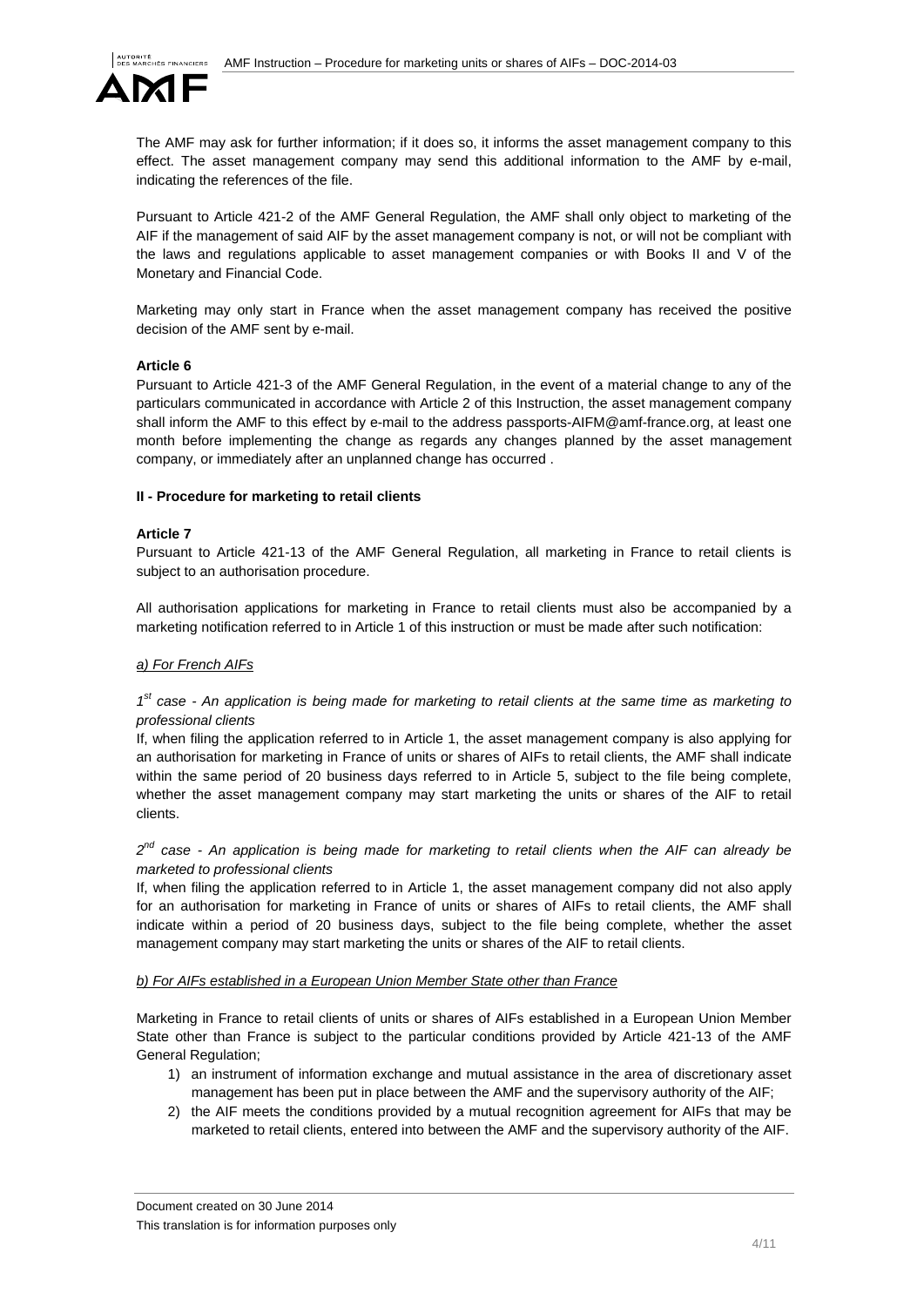

In this case, the asset management company shall attach evidence of compliance with the abovementioned conditions to the file. Any incomplete application shall be inadmissible.

If the file is complete, the AMF shall indicate within 20 business days whether the asset management company may start marketing the units or shares of the AIF to retail clients

**Section II - Procedure for marketing in France of units or shares of European Union AIFs (French AIFs included) managed by a management company authorised in a European Union Member State other than France under the AIFM Directive** 

#### **I - Procedure for marketing to professional clients**

#### **Article 10**

All AIFs established in France or in another European Member State and managed by a management company authorised under Directive 2011/61/UE in a European Member State other than France must be the subject, prior to marketing in France of their units or shares to professional clients, of a notification to the authority of the said management company (Article 32 of Directive 2011/61/EU).

This notification is transmitted by the home authority of the management company to the AMF. This transmission is notified to the management company by its home authority. Marketing may start in France as of the date of that notification to the management company by its competent authority.

#### **II - Procedure for marketing to retail clients**

#### **Article 11**

All AIFs established in France or in another European Union Member State and managed by a management company authorised under Directive 2011/61/UE in a European Member State other than France must be the subject, prior to marketing in France of their units or shares to retail clients, of an authorisation procedure (Article 421-13 of the AMF General Regulation).

The marketing authorisation application file ("marketing application") shall be signed by a person duly empowered by the management company, which is to say either one of the seneior managers of the management company or a person specifically empowered to that effect.

This marketing application may not be made before the AMF has received the notification referred to in Article 10. In other words, the notification procedure referred to in Article 10 must have been complied with beforehand.

## **Article 12**

Marketing in France to retail clients of units or shares of AIFs managed by a management company established in a European Union Member State other than France is subject to the particular conditions provided by Article 421-13 of the AMF General Regulation:

- 1) an instrument of information exchange and mutual assistance in the area of discretionary asset management has been put in place between the AMF and the supervisory authority of the management company; and
- 2) the management company meets the conditions provided by a mutual recognition agreement setting out the particular requirements applicable to the authorisation of management companies of AIFs that may be marketed to retail clients, entered into between the AMF and the supervisory authority of the management company.

Also, marketing in France to retail clients of units or shares of AIFs established in a European Union Member State other than France is subject to the particular conditions provided by Article 421-13 of the AMF General Regulation:

1) an instrument of information exchange and mutual assistance in the area of discretionary asset management has been put in place between the AMF and the supervisory authority of the AIF;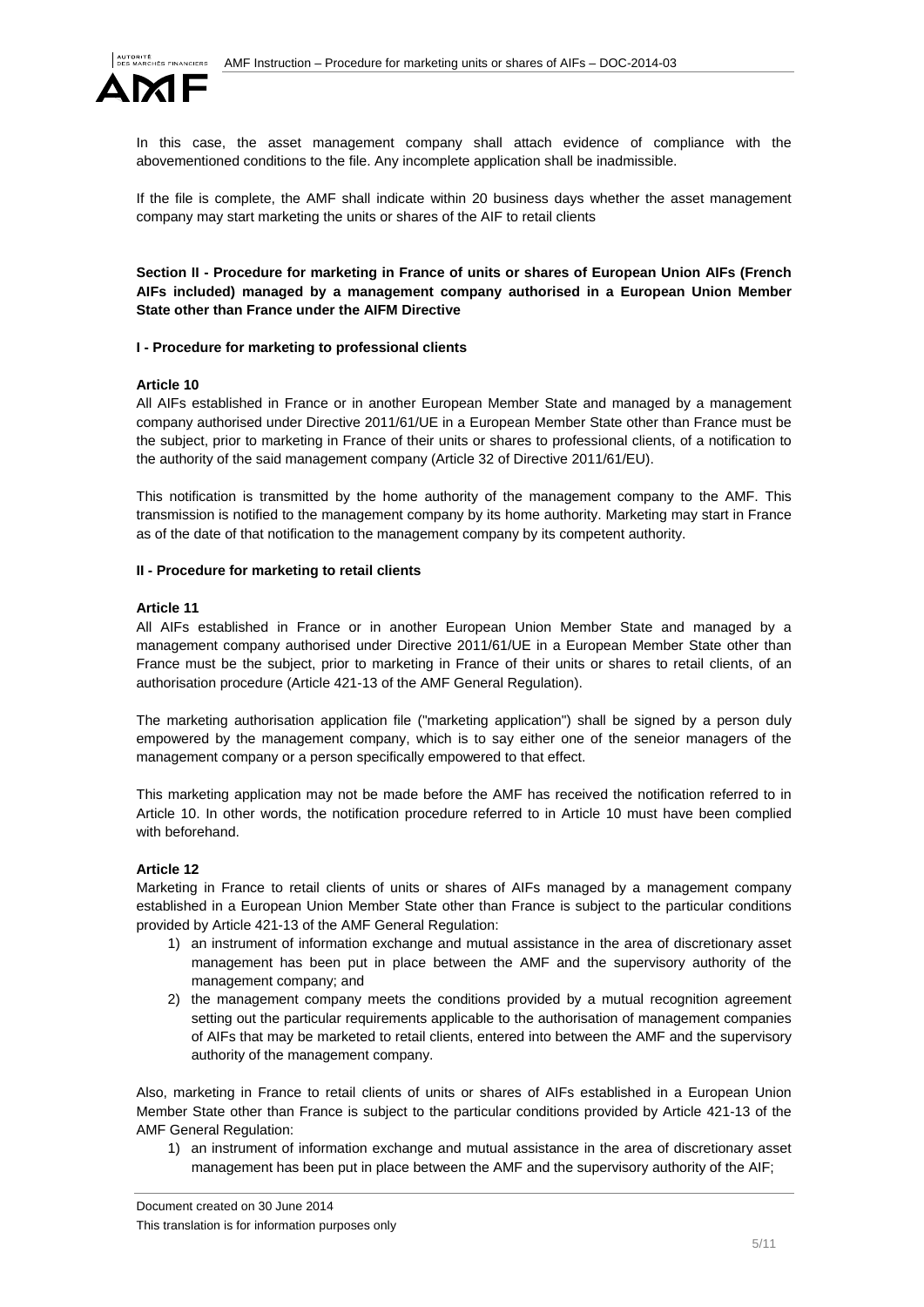

2) the AIF meets the conditions provided by a mutual recognition agreement for AIFs that may be marketed to retail clients, entered into between the AMF and the supervisory authority of the AIF.

The management company shall attach evidence of compliance with the abovementioned conditions to the file. Any incomplete application shall be inadmissible.

The application file shall be transmitted by e-mail to the following address: gio@amf-france.org.

## **Article 13**

When it receives a complete marketing application, the AMF sends an acknowledgement of receipt for the file by e-mail.

## **Article 14**

The AMF shall indicate within 20 business days of receipt of the complete file whether the asset management company may start marketing the units or shares of the AIF to retail clients.

The AMF may ask for further information; if it does so, it informs the management company to this effect. The management company may send this additional information to the AMF by e-mail, by post or by fax, indicating the references of the file.

Marketing may only start in France when the management company has received the positive decision of the AMF.

## **Article 15**

The management company shall inform the AMF promptly by e-mail to the address gio@amf-france.org of any material change to the particulars transmitted in the marketing authorisation application. The AMF may take any measure including, if necessary, the express prohibition of marketing in France to retail clients of the shares or units of the AIF.

# **Section III - Procedure for marketing in France of units or shares of AIFs established in a third country or European Union AIFs (French AIFs included) and managed by a manager established in a third country**

This section applies, for marketing to professional clients and retail clients:

- to AIFs of third countries, whether they are managed by an asset management company, management company or manager established in a third country
- to AIFs, whether they are established in the European Union (France included) or in a third country, where they are managed by a manager established in a third country.

## **Article 16**

Pursuant to Article 421-13-1 of the AMF General Regulation, any AIF established in a third country or any AIF established in the European Union and managed by a manager established in a third country, must be the subject, prior to marketing in France of its units or shares, of a procedure of authorisation by the AMF.

The marketing application must:

- provide evidence of compliance with the conditions set out in Article D. 214-32 of the Monetary and Financial Code; and
- for marketing to retail clients, provide evidence of compliance with the conditions set out in Article 421-13 of the AMF General Regulation.

Any incomplete application shall be inadmissible.

The marketing application shall be signed by a person duly empowered by the asset management company, management company or manager. This person shall be one of the senior managers of the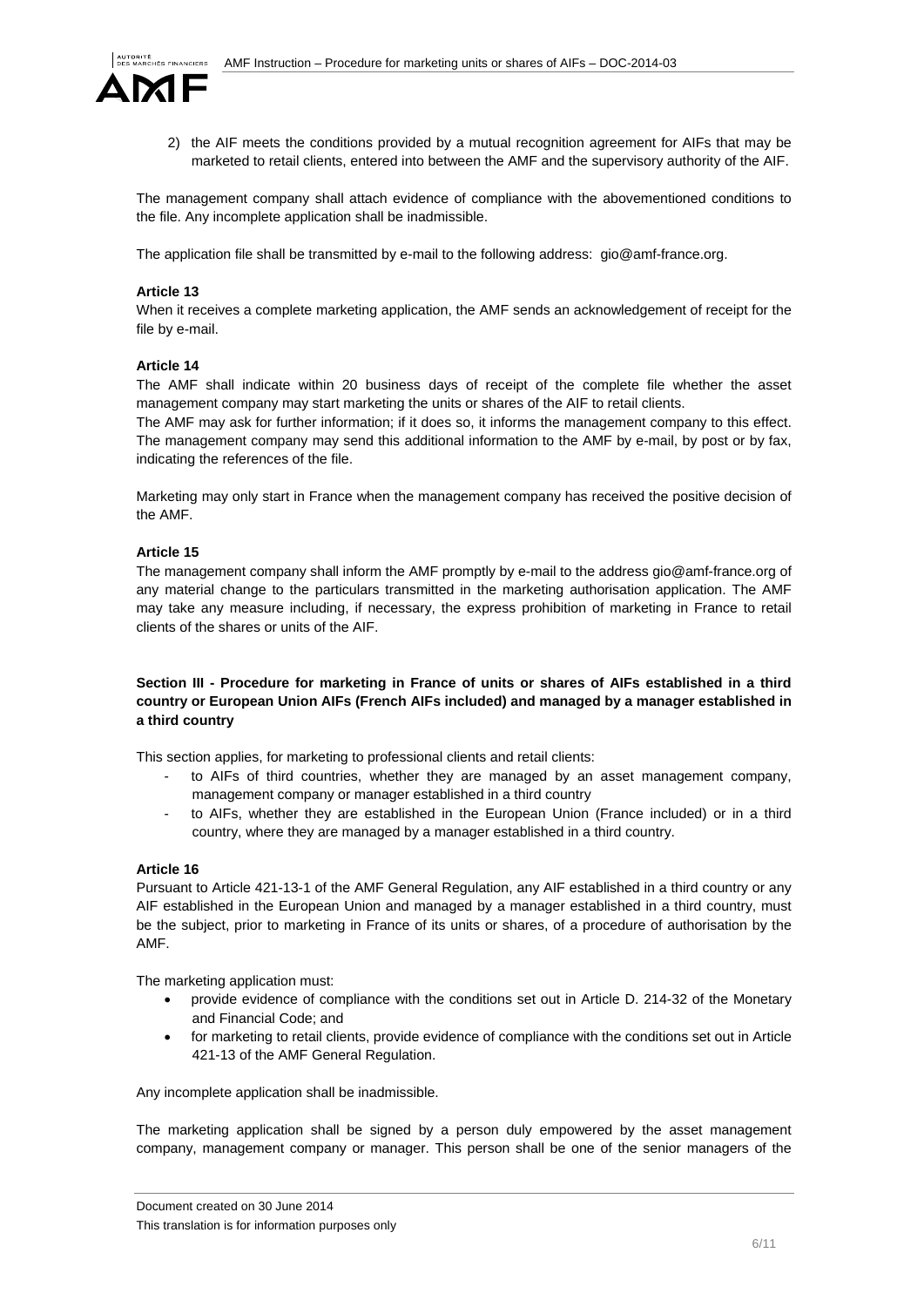

asset management company, management company or manager or a person specifically empowered to that effect.

# **Article 17**

The marketing application shall comprise:

- 1) a duly completed copy of the form in Annex 3 to this instruction,
- 2) the attachments referred to in Annex 3, along with any other document that the asset management company, management company or manager deems necessary for the examination of the application.

The marketing application may be transmitted directly to the AMF:

- via the GECO database of the asset management company; or
- by e-mail to the address gio@amf-france.org for management companies established in a European Union Member State other than France or managers established in a third country.

# **Article 18**

When it receives a complete marketing application, the AMF sends an acknowledgement of receipt for the file by e-mail.

## **Article 19**

The AMF shall indicate within two months of receipt of a complete file, by e-mail to the asset management company, management company or manager, whether it may start marketing in France of the units or shares of the AIF and the conditions of that marketing.

The AMF may ask for further information; if it does so, it shall inform the asset management company, management company or manager to this effect. The asset management company, management company or manager may send this additional information to the AMF by e-mail, post or fax, indicating the references of the file.

Marketing may only start in France when the asset management company, management company or manager has received the positive decision of the AMF.

# **Article 20**

The asset management company, management company or manager shall inform the AMF by e-mail to the address gio@amf-france.org of any material change to the particulars transmitted in the authorisation application for marketing of the units or shares of the AIF. The AMF may take any measure including, if necessary, the express prohibition of marketing in France of the units or shares of the AIF.

# **Section IV - Other general provisions relating to marketing in France of units or shares of AIFs**

# **Article 21 - Centralising correspondent**

You are reminded that, pursuant to Article 421-27 of the AMF General Regulation, "AIFs established in a European Union Member State other than France or their management company, or third country AIFs or their manager, must name one or more correspondents, including a centralising correspondent, established in France under the conditions set out in an AMF Instruction.

Where the AIF established in another European Union Member State is managed by an asset management company authorised in France, it is not required to name a centralising correspondent within the meaning of Article 421-27 of the AMF General Regulation.

## **Article 22 – Fixed-sum AMF filing fee relating to marketing**

A filing fee is due to the AMF on the conditions set out in Articles L. 621-5-3, I, 4) and D. 621-27, 4) of the Monetary and Financial Code. Regardless of the attachments required within the framework of the passport or non-passport marketing procedure, proof of payment must be transmitted to the AMF for marketing in France.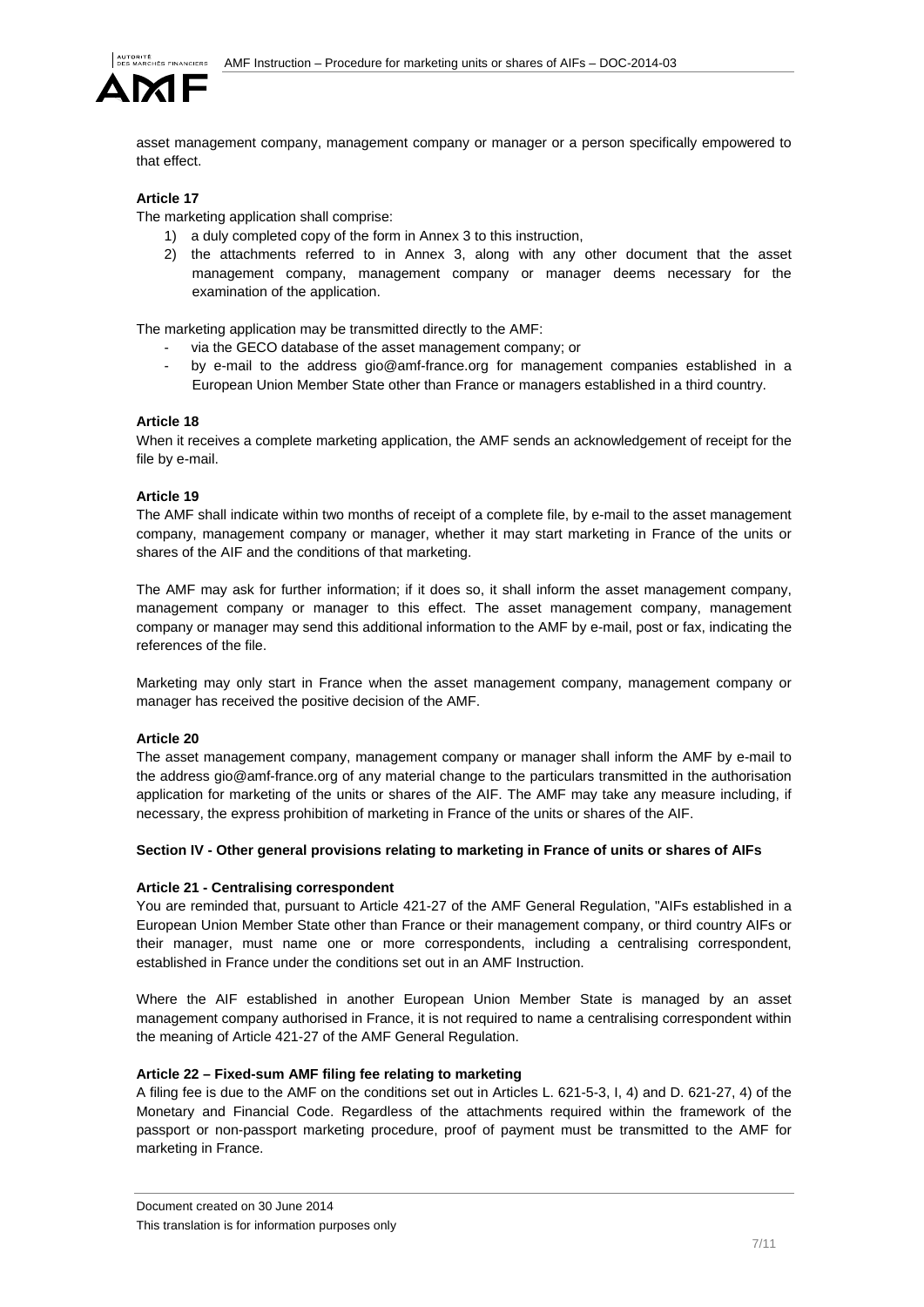

## **Article 23 - Examination by the AMF of marketing of the AIF**

The AMF is entitled to request any further information about the marketing of the UCITS and, in particular, the marketing materials before they are disseminated.

By the terms of Article 421-25 of the AMF General Regulation, the AMF may exercise the prerogatives referred to in Article 314-30 with regard to any person distributing AIFs.

All advertisements from the AIF aimed at investors shall be clearly identified as such. They shall be accurate, clear and not misleading. More specifically, if an advertisement containing an invitation to buy units or shares of an AIF includes specific information about the AIF, it may not contain information that contradicts the information provided in the information documents for investors, or that understates the importance of such information.

Such advertisements shall state whether information documents for investors are available.

They shall stipulate where and in which languages holders and potential investors in the AIF can obtain this information and these documents, or how they can gain access to them.

By the terms of Article 314-10 of the AMF General Regulation,<sup>4</sup> "Investment services proviers shall ensure that all information that they address to clients, including marketing information, satisfies the conditions laid down in I of Article L. 533-12 of the Monetary and Financial Code.<sup>5</sup> Investment services providers shall ensure that all information, including marketing information, that they address to retail clients or that is likely to be received by retail clients, satisfies the conditions laid down in Articles 314-11 to 314-17 [of the AMF General Regulation]."

Finally, in accordance with Article 314-30 of the AMF General Regulation,<sup>6</sup> "The AMF may require investment services providers to submit to it their marketing communications for the investment services that they provide and the financial instruments that they offer prior to publication, distribution or broadcast. It may require changes to the presentation or the content to ensure that the information is accurate, clear and not misleading."

The abovementioned provisions of Articles 421-25, 314-10 and 314-30 and following of the AMF General Regulation<sup>7</sup> apply notably to advertising for the AIF.

If the AMF has asked the asset management company, management company or manager to submit the marketing communications of the AIF to it, such communications shall be sent to the following e-mail address: passports-AIFM@amf-france.org.

#### **Article 24 - Disclosure to the public in France**

1. Pursuant to Article 421-27 of the AMF General Regulation, management companies established in a European Union Member State other than France or managers established in a third country shall be required to inform unit or shareholders in the same conditions as those required by the national law of the country in which the AIF is marketed (for example, for AIFs authorised for marketing to retail or professional clients, in the conditions set out in Instruction n° 2011-20 and Instruction 2012-06 respectively).

Document created on 30 June 2014

 4 Applicable to asset management companies authorised under the AIFM Directive by reference to Article 319-5 of the AMF General Regulation.

Article L. 533-12 of the Monetary and Financial Code states that:

*<sup>&</sup>quot;I. - All the information, including communications of a promotional nature, that is sent to clients, including potential clients, by an investment service provider, shall have a content which is accurate, clear and not misleading. Communications of a promotional nature shall be clearly identifiable as such.* 

*II. Investment service providers shall communicate to their clients, including their potential clients, information that* enables them to have a reasonable understanding of the nature of the investment service and the specific type of *financial instrument proposed, as well as the risks associated therewith, thus enabling them to make their investment decisions in full knowledge of the facts."*

<sup>6</sup> Applicable to asset management companies authorised under the AIFM Directive by reference to Article 319-5 of the AMF General Regulation.<br>
<sup>7</sup> Articles 314, 10 and 314

Articles 314-10 and 314-30 and following are applicable to asset management companies authorised under the AIFM Directive by reference to Article 319-5 of the AMF General Regulation.

This translation is for information purposes only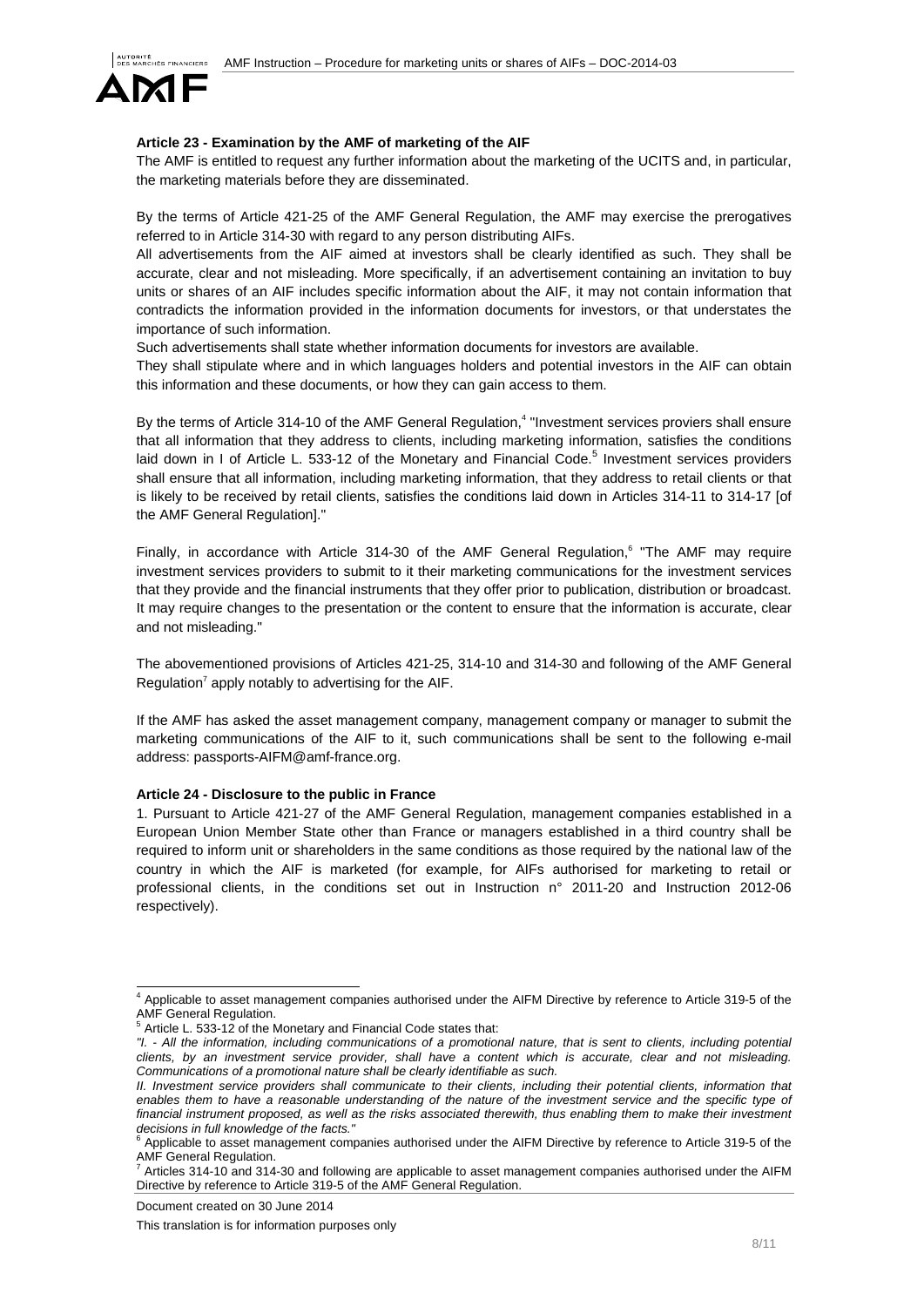

2. Pursuant to Article 421-34, I of the AMF General Regulation, the asset management company, management company or manager shall provide investors of the AIF with the following information before they invest in the AIF:

a) a description of the investment strategy and objectives of the AIF, information on where any master AIF within the meaning of the AIFM Directive<sup>8</sup> is established and where the underlying funds are established if the AIF is a fund of funds, a description of the types of assets in which the AIF may invest, the techniques it may employ and all associated risks, any applicable investment restrictions, the circumstances in which the AIF may use leverage, the types and sources of leverage permitted and the associated risks, any restrictions on the use of leverage and any collateral and asset reuse arrangements, and the maximum level of leverage which the asset management company, management company or manager is entitled to employ on behalf of the AIF;

b) a description of the procedures by which the AIF may change its investment strategy or investment policy, or both;

c) a description of the main legal implications of the contractual relationship entered into for the purpose of investment, including information on jurisdiction, on the applicable law and on the existence or not of any legal instruments providing for the recognition and enforcement of judgements in the territory where the AIF is established;

d) the identity of the asset management company, management company or manager, of the AIF's depositary, auditor and any other service providers and a description of their duties and the investors' rights;

e) a description of how the asset management company, management company or manager is complying with the requirements of Article  $9(7)$  of Directive 2011/61/EU;<sup>9</sup>

f) a description of any management function delegated by the asset management company, management company or manager and of any safe-keeping function delegated by the depositary, the identification of the delegate and any conflicts of interest that may arise from such delegations;

g) a description of the AIF's valuation procedure and of the pricing methodology for valuing assets, including the methods used in valuing hard-to-value assets;

h) a description of the AIF's liquidity risk management, including the redemption rights both in normal and in exceptional circumstances, and the existing redemption arrangements with investors;

i) a description of all fees, charges and expenses and of the maximum amounts thereof which are directly or indirectly borne by investors;

j) a description of how the asset management company, management company or manager ensures a fair treatment of investors and, whenever an investor obtains preferential treatment or the right to obtain preferential treatment, a description of that preferential treatment, the type of investors who obtain such preferential treatment and, where relevant, their legal or economic links with the AIF or asset management company, management company or manager;

k) where available, the last annual report referred top in point 3 of this article;

l) the procedure and conditions for the issue and sale of units or shares;

m) where available, the latest net asset value of the AIF;

<sup>&</sup>lt;sup>8</sup> This definition is transposed into French law in Article L. 214-24 IV of the Monetary and Financial Code. Transposed into French law in Article 317-2 IV of the AMF General Regulation.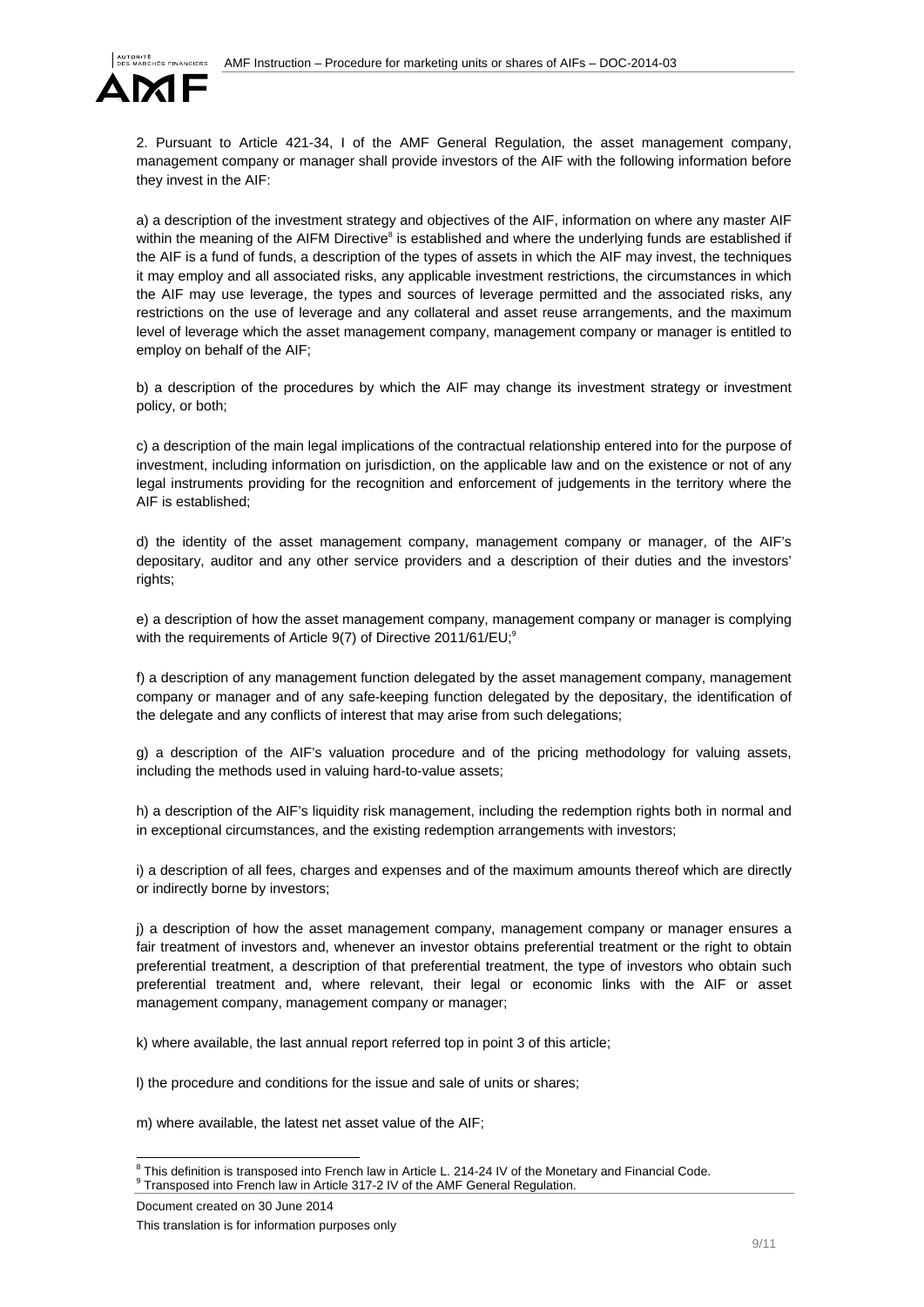

n) where available, the historical performance of the AIF;

o) the identity of the prime broker and a description of any material arrangements of the AIF with its prime brokers and the way the conflicts of interest in relation thereto are managed and the provision in the contract with the depositary on the possibility of transfer and reuse of AIF assets, and information about any transfer of liability to the prime broker that may exist;

p) description of how and when the information required under paragraphs 4 and 5 of Article 23 of the AIFM Directive<sup>10</sup> will be disclosed.

You are also reminded that Article 421-34 of the AMF General Regulation also makes the following provisions:

"II. - The AIF or its asset management company, management company or manager shall inform the investors before they invest in the AIF of any arrangement made by the depositary to contractually discharge itself of liability in accordance with Article L. 214-24-10, II and II of the Monetary and Financial Code. The AIF or its asset management company, management company or manager shall also inform unit or shareholders of any changes with respect to depositary liability without delay.

IV. European Union AIFs and AIFs marketed in the European Union employing leverage, or their asset management company, management company or manager, periodically disclose to unit or shareholders:

1. The percentage of the AIF's assets which are subject to special arrangements arising from their illiquid nature;

2. Any new arrangements for managing the liquidity of the AIF;

3. The current risk profile of the AIF and the risk management systems employed by the AIF or its asset management company, management company or manager to manage those risks.

V. European Union AIFs and AIFs marketed in the European Union employing leverage, or their asset management company, management company or manager, disclose the following information regularly for each of these AIFs:

1. Any changes to the maximum level of leverage which the asset management company, management company or manager may employ on behalf of the AIF as well as any right of reuse of collateral or any guarantee granted under the leveraging arrangement;

2. The total amount of leverage employed by that AIF.

3. The annual report shall contain at least the following:

- the management report,
- the financial statements defined by the chart of accounts and including the certification issued by the statutory auditor,
- any material changes, within the meaning of Article 106 of Delegated Regulation (EU) n° 231/2013 of the Commission of 19 December 2012, to the information referred to in point 2 of this article of the instruction during the financial year covered by the report,
- the total amount of remuneration for the financial year, split into fixed and variable remuneration, paid by the asset management company, management company or manager to its staff, the number of beneficiaries and, where relevant, carried interests paid by the AIF.
- the aggregate amount of remuneration broken down by senior managers and members of staff of the asset management company, management company or manager whose activities have a material impact on the risk profile of the AIF.

Pursuant to Article L. 214-24-19 of the Monetary and Financial Code, the accounting information given in the annual report shall be prepared in accordance with French accounting standards or the accounting standards of the country in which the AIF is established.

The report issued by the statutory auditor and, where appropriate, any qualifications, shall be reproduced in full in the annual report.

Document created on 30 June 2014

l

<sup>&</sup>lt;sup>10</sup> Transposed in Article 421-34 IV and V of the AMF General Regulation.

This translation is for information purposes only